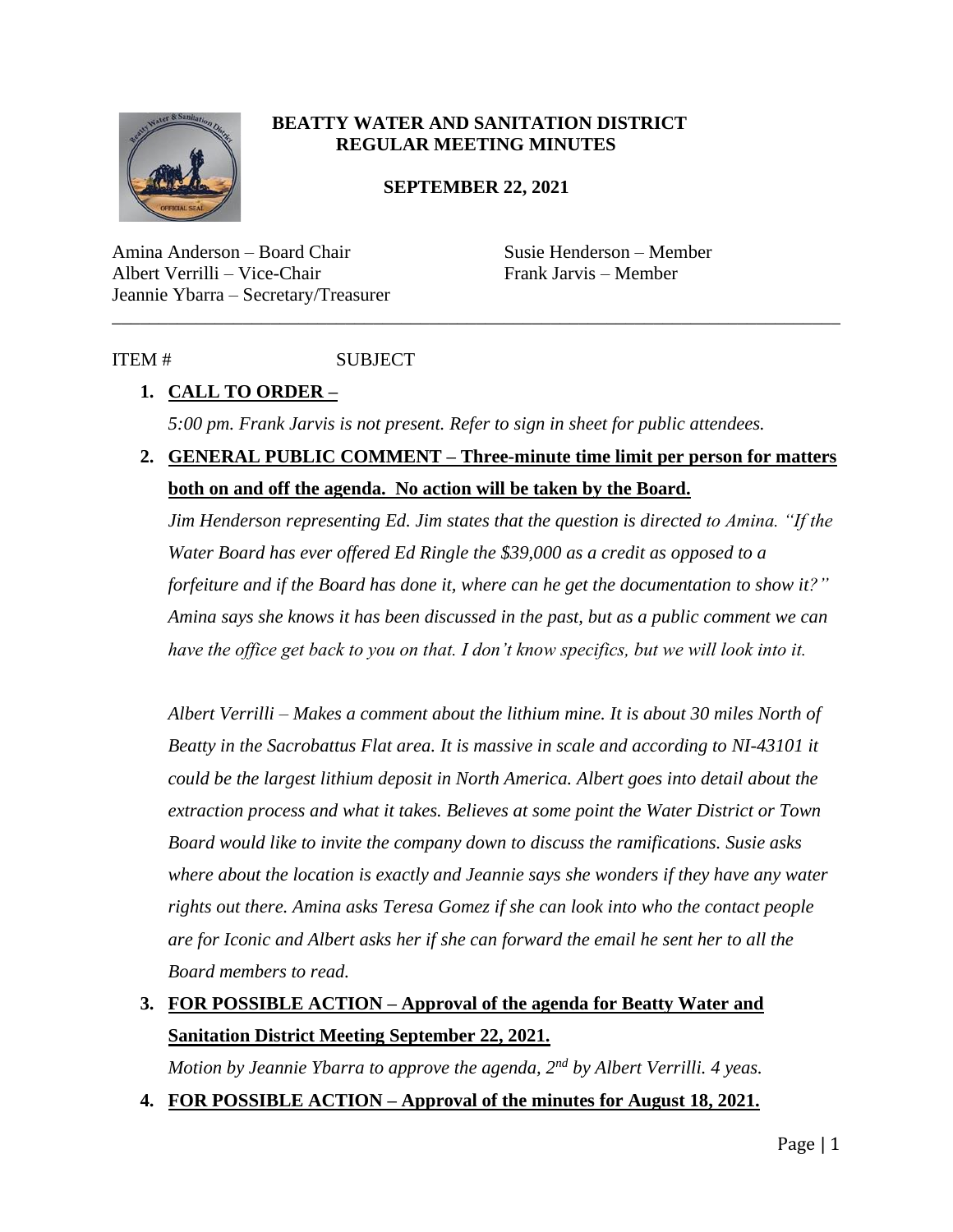*Amina says that she personally has not read them in their entirety and would like to table so she can go over them. Jeannie said she read the first set, but has not read the changes made. Albert agrees he hasn't either. Motion to table by Albert Verrilli, 2nd by Jeannie Ybarra. 4 yeas.* 

### **5. OFFICE REPORT – General information and updates from the General Manager, Utilities Services, Inc, and Nye County. No action will be taken by the Board.**

*Teresa Gomez reading off General Manager report. 3 of the backup generators are in need of repairs and are scheduled for September 27th to the 29th. Total cost of repairs is \$7341.00. Letter to the state will be sent with pictures of Well 3 to satisfy the Sanitary Survey. Bolt was welded to the casing that can have an anode attached at a later date to help with corrosion. We are gaining on the backflow preventers being installed and tested. He will be sending out a second letter for those he hasn't heard from. Teresa mentions to the Board that we have a list of around 20 customers who already sent results in and would be good enough to send to the State to comply with the other deficiency on the Sanitary Survey. Jeannie agrees and says they wanted to see something that showed we had a plan in place to get them all going. They went out and sent a camera down the sewer line in front of 400 1st St and did not find a sewer service to the property after going downstream 60 ft, upstream 60 ft. and across the street to the manhole next to the property itself. Repairs on the backhoe were taken care of on the 13th and is good to go. There is a problem with the display for the influent wastewater meter at the ponds. After talking to the manufacturer of the meter, everything will need replaced since some parts have been discontinued and a new display would not be compatible with the old pipe section of the meter. The total comes out to roughly \$6134.00. Teresa says she will put those two items on the next agenda since they are more than 5 grand. She continues with the report saying there was a leak at A and Cottonwood on the 19th and fully repaired on the 20th. 25 ft. of line was replaced. Teresa says she will mention to Lance that there is an agreement with the County in place and we will not have to pay for road repairs since he mentions it will be costly in his report and that is all for the report. Amina asks if there is anything about the protests and Teresa tells her that he hasn't said anything to her about it. Jeannie mentions that she had talked to him the day before and Marty as well and evidently Marty had sent Lance the forms and there were a couple*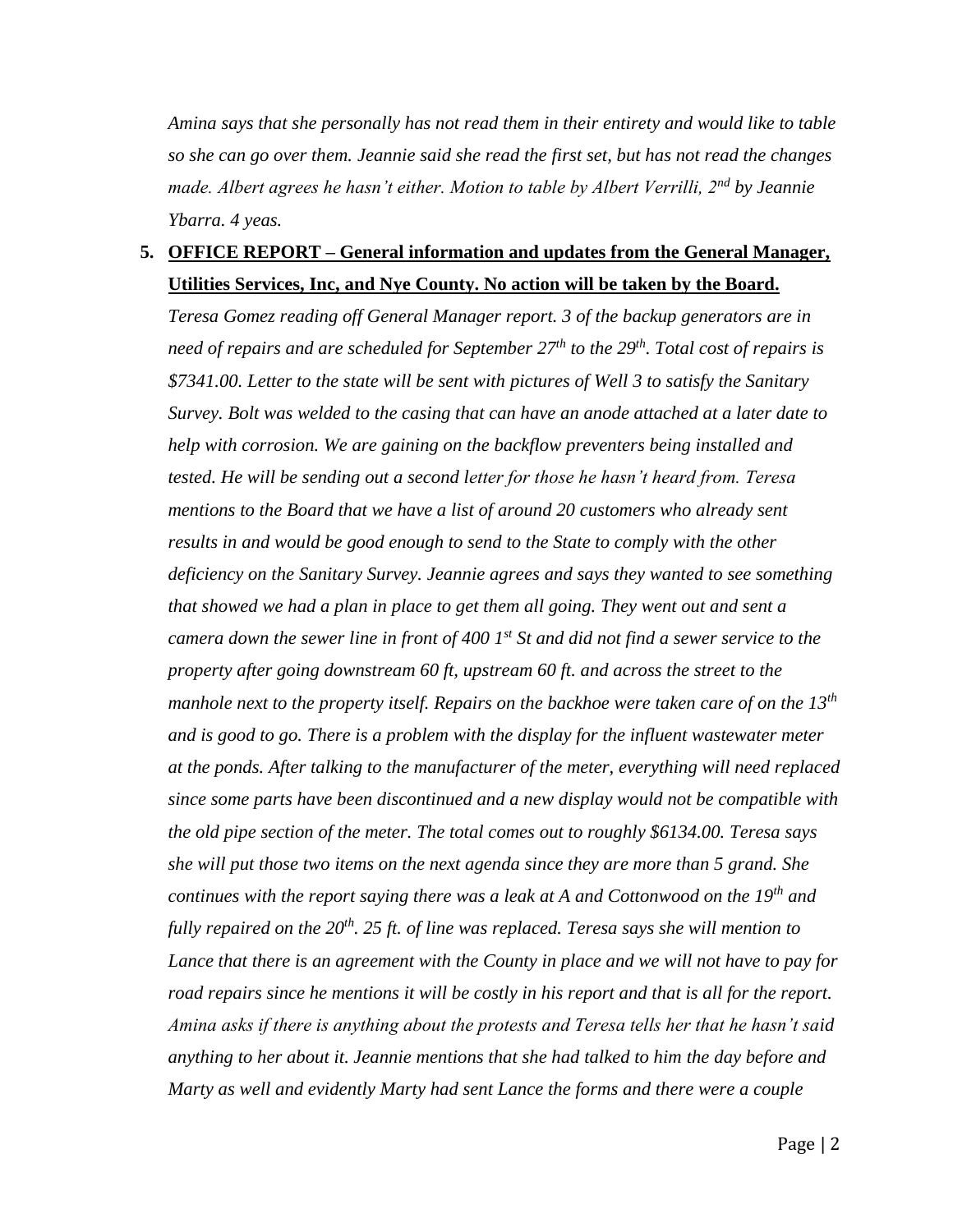*errors on them and parts that were omitted, but the lady from State called and since then have been taken care of, right? Teresa says right, yes. Jeannie says she would have called again if it wasn't and believes it was all taken care of before the deadline. Teresa*  says she included in the packets the questions Amina had and the Capital project list that *Lance had put together.* 

### **6. FOR POSSIBLE ACTION – Discussion, Deliberation and Approval of the financials as of August 31, 2021 and all matters pertaining thereto.**

*Jeannie begins with saying the last financials from July were tabled due to one item needing to be reclassified. The Capital Improvement fees were taken away from revenue and moved to other income as the CPA likes to have it. These financials are up to August 31st. Jeannie says unless anybody has any questions, she motions to approve the financials as of August 31, 2021, 2nd by Albert Verrilli. 4 yeas.* 

# **7. FOR POSSIBLE ACTION – Discussion, Deliberation and Decision on adding another signer to the Washington Federal accounts and all matters pertaining thereto.**

*Amina says it would be ideal to have a third. Jeannie says since Frank is around, she would like to motion to add Frank as the third signer. Amina says that he is not around to say yes or no. Jeannie says does he have to be? Albert says to make the motion pending his answer. Jeannie says she will revise her motion pending his acceptance, 2nd by Albert Verrilli. 4 yeas.* 

# **8. FOR POSSIBLE ACTION – Discussion, Deliberation and Decision to determine if Beatty Water and Sanitation District will require or abandon Easement/Right of Way between parcels 018-307-02 (350 N Irving St) and 018-307-03 (300 N Irving St) and all matters pertaining thereto.**

*Jeannie says there was already a discussion about it back in March 4, 2020 and at that time a motion was made that Beatty Water and Sanitation was no longer in need of that easement. That was just for us. They still need to follow through with the other utilities and the town. There was some discussion about the town owning some of the land through there. It is a dead-end line and continues on straight in the middle school. What they need from us is something stating in writing we give up our easement which was already voted on in March. They never followed through I guess and since then the*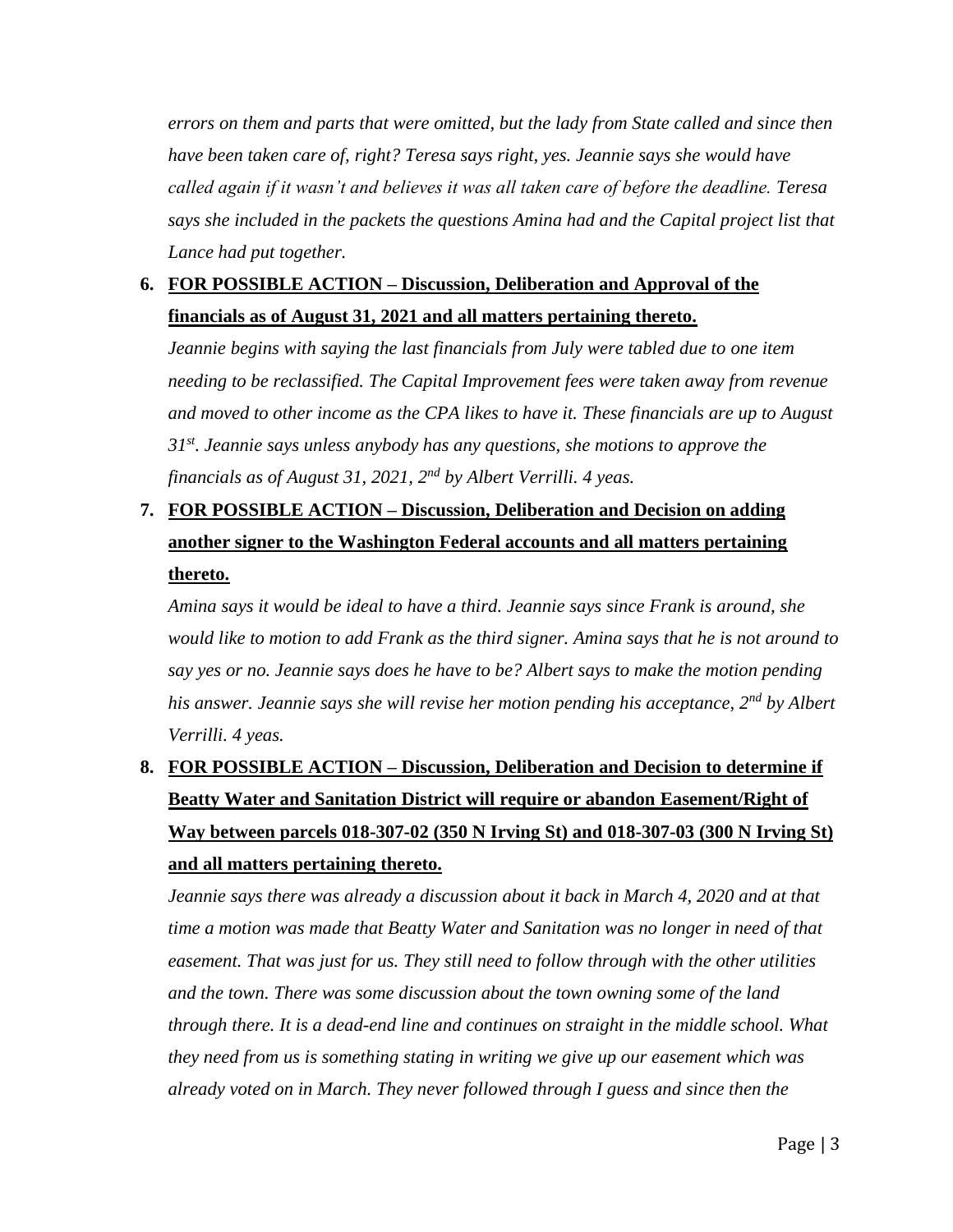*owners have changed hands. Amina asks what happens if they want to add two more buildings how would they connect the lines? Jeannie says you can't build and run a line through the easement anyways since the building concrete sidewalks and power is already going through there. Albert says we need it. We need it for our water line. Teresa jumps in and says that there is no water line going through that easement. The meter is right in front in the middle of the two buildings and stops there. It is a dead-end. Jeannie says since the apartment is already there, we could never access the easement anyways unless we moved the sidewalk and a portion of the building. Albert asks who is asking for this? Jeannie says that the property owner Eric Grundy is and at the time of approval before it was Ed Ringle. Albert says he would like some verbiage in there if not already included but something that says we relinquish any responsibility after abandoning the easement. Jeannie Ybarra motions for Beatty Water to draft a formal letter pertaining to our interest in the easement, 2nd by Albert Verrilli. 4 yeas.* 

# **9. FOR POSSIBLE ACTION – Discussion, Deliberation and Possible Decision on reviewing agreement and payment options with Utility Services, Inc and all matters pertaining thereto.**

*Jeannie says based on the email dated back in September 25, 2019, we were given the option of having them as a contracted operator for all 3 licenses at the cost of \$1000/month. I think what you are looking at is we no longer need the distribution portion of it. According what they stated to us, it would be \$400 for each of the other two licenses. My only concern is if we approach them asking for this they can back out of the deal, then we are in trouble. Amina says she believes there will be a conflict of interest soon with the contracted operator. Jeannie agrees. She thinks we should talk to Darrin and see if we could work out something with wastewater and that he knows a couple of people for treatment that we could possibly look into. Doesn't believe our best interest is being looked after with Utility Services and should look into going a different route. Amina says if we could table to look into other options and the possibility of conflict of interest. Jeannie Ybarra motions to table, 2nd by Albert Verrilli. 4 yeas.* 

# **10. BOARD MEMBER REPORTS/COMMENTS – General information and updates from board members. Announcements or topics / issues proposed for future workshops and agendas. No action will be taken by the Board.**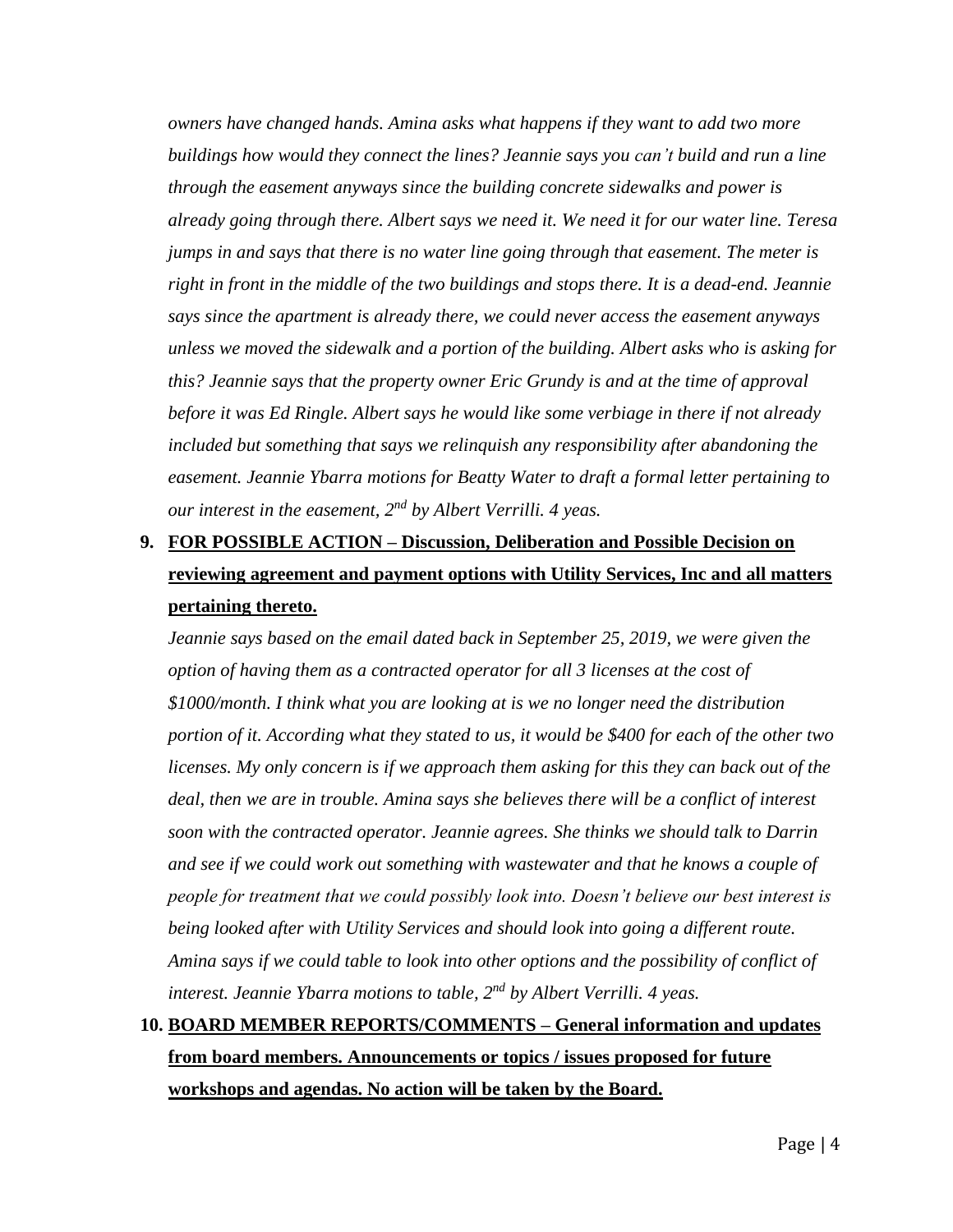*Jeannie says we got the contract back with Corvus regarding the water rights that we voted on. There were a couple things that stood out that were questionable with the wording that was used. Basically on #2.2 where they talk about extensions being made without bringing it back to the Board and down on #4 where if the extension is used there would not be any further money owed. Basically, leaving it wide open to longer than a year with no additional costs. She did talk to Mike Young and Frank and Amina and told him what our concerns were. Their concern was what if the permitting takes a long time? Jeannie gave the option of the possibility of starting the year after the permitting is completed. They have since then changed and updated the agreement. There's still concerns. Contract will be sent to our attorney for review and Corvus did state they would pay for those fees. Amina says that #13 is interesting too and is kind of a conflicting statement. Jeannie says she believes that they are doing that to cover their bases on when they change hands with Anglo. Amina says we might want to look into the 'change of use", it is easy to downgrade but not to upgrade. Jeannie says if we could make a note of everyone's concerns are so we don't hold them up much longer. Amina says we have to make sure with the state engineers office that if we downgrade the manner of use, we can then go back to it because it is not easy. Amina asks if they changed #7? It states where lessee can terminate but the lessor cannot. Concern with that is what if there is a major impact, we should have the ability to stop. Jeannie says she doesn't believe they are going to draw it all out at one time and Amina tells her that they are. They are doing it all within a matter of 20 days. Her concern is what if one of the tanks drops like Indian Springs and it doesn't recover, they won't have the ability to tell them to stop. Giving 30 days wouldn't do anything since the project is supposed to be wrapped up within 20 days. Jeannie says to word how she wants it to be stated so the change could be made, but believes that there's a relationship there where if we noticed a significant amount and were to stay to them you need to stop, I don't think they would say no and will continue on. Amina says she doesn't think so either, but it is a legal document and bases need to be covered so no windows are left open. Albert says we just need to be very clear to our attorney on what we want and expect and what we want to guard against and make sure they apply the proper language to see that happen. Amina asks if there is anything else to add about the contract and Albert said no but to be cautious with*